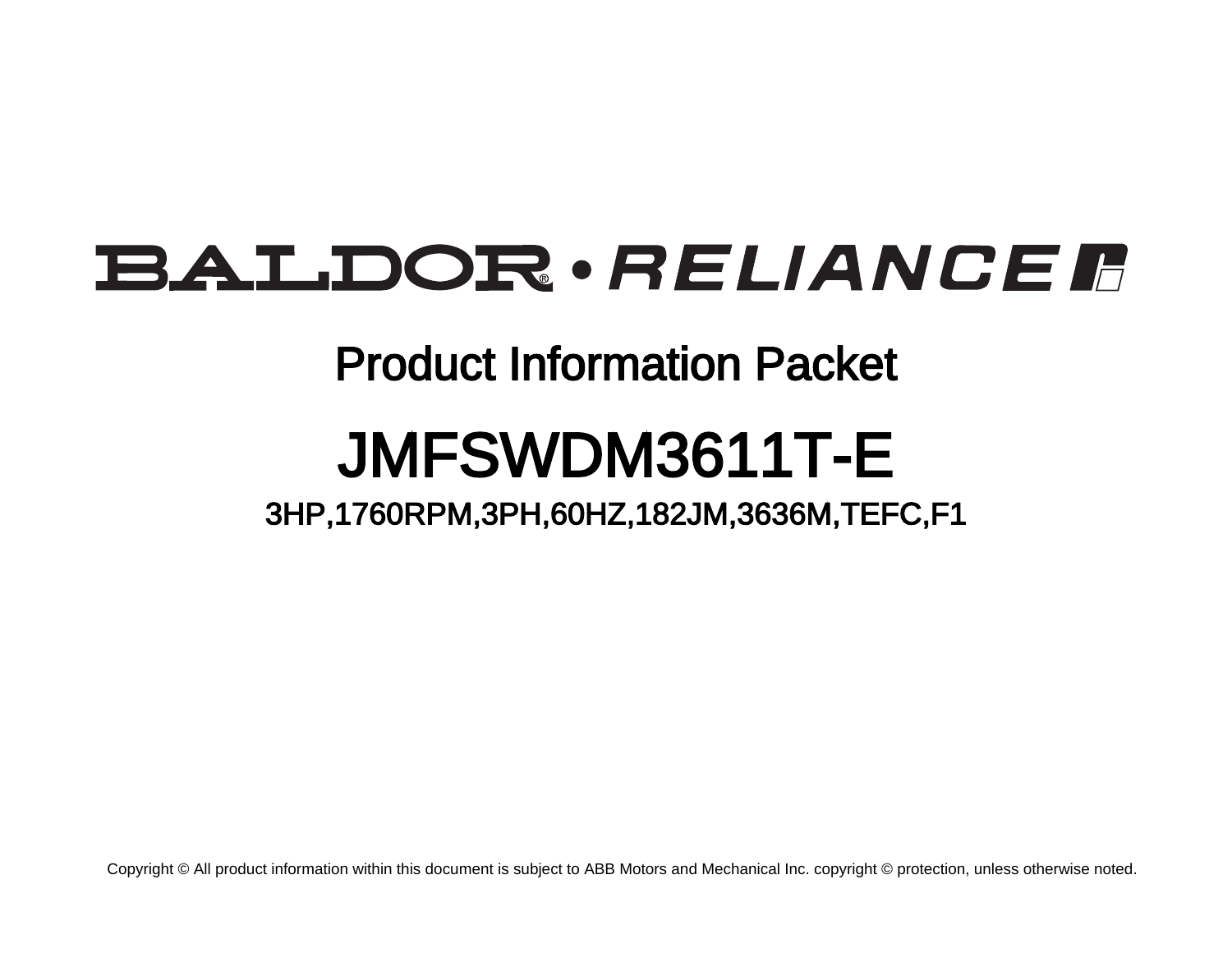### BALDOR · RELIANCE F Product Information Packet: JMFSWDM3611T-E - 3HP,1760RPM,3PH,60HZ,182JM,3636M,TEFC,F1

| <b>Part Detail</b> |           |             |            |             |        |                      |            |  |
|--------------------|-----------|-------------|------------|-------------|--------|----------------------|------------|--|
| Revision:          | K         | Status:     | PRD/A      | Change #:   |        | Proprietary:         | No         |  |
| Type:              | AC        | Elec. Spec: | 36WGS987   | CD Diagram: | CD0005 | Mfg Plant:           |            |  |
| Mech. Spec:        | 36R563    | Layout:     | 36LYR563   | Poles:      | 04     | <b>Created Date:</b> | 08-17-2017 |  |
| Base:              | <b>RG</b> | Eff. Date:  | 04-28-2021 | Leads:      | 9#16   |                      |            |  |

| <b>Specs</b>                           |                         |                                  |                              |
|----------------------------------------|-------------------------|----------------------------------|------------------------------|
| <b>Catalog Number:</b>                 | JMFSWDM3611T-E          | <b>Insulation Class:</b>         | H.                           |
| Enclosure:                             | <b>TEFC</b>             | <b>Inverter Code:</b>            | <b>Inverter Ready</b>        |
| Frame:                                 | 182JM                   | <b>KVA Code:</b>                 | K                            |
| <b>Frame Material:</b>                 | <b>Stainless Steel</b>  | <b>Lifting Lugs:</b>             | <b>Standard Lifting Lugs</b> |
| Motor Letter Type:                     | Three Phase             | <b>Locked Bearing Indicator:</b> | Locked Bearing               |
| Output @ Frequency:                    | 3.000 HP @ 60 HZ        | Motor Lead Quantity/Wire Size:   | 9 @ 16 AWG                   |
| Synchronous Speed @ Frequency:         | 1800 RPM @ 60 HZ        | <b>Motor Lead Exit:</b>          | Ko Box                       |
| Voltage @ Frequency:                   | 460.0 V @ 60 HZ         | <b>Motor Lead Termination:</b>   | <b>Flying Leads</b>          |
|                                        | 230.0 V @ 60 HZ         | Motor Type:                      | 3636M                        |
| XP Class and Group:                    | None                    | <b>Mounting Arrangement:</b>     | F1                           |
| <b>XP Division:</b>                    | Not Applicable          | <b>Power Factor:</b>             | 76                           |
| <b>Agency Approvals:</b>               | <b>CSA</b>              | <b>Product Family:</b>           | WD All SS Encapsulated       |
|                                        | UR                      | Pulley End Bearing Type:         | Sealed Bearing               |
| <b>Auxillary Box:</b>                  | No Auxillary Box        | <b>Pulley Face Code:</b>         | C-Face                       |
| <b>Auxillary Box Lead Termination:</b> | None                    | <b>Pulley Shaft Indicator:</b>   | Standard                     |
| <b>Base Indicator:</b>                 | Rigid                   | <b>Rodent Screen:</b>            | None                         |
| <b>Bearing Grease Type:</b>            | Polyrex EM (-20F +300F) | <b>RoHS Status:</b>              | <b>ROHS COMPLIANT</b>        |
| <b>Blower:</b>                         | None                    | <b>Shaft Extension Location:</b> | <b>Pulley End</b>            |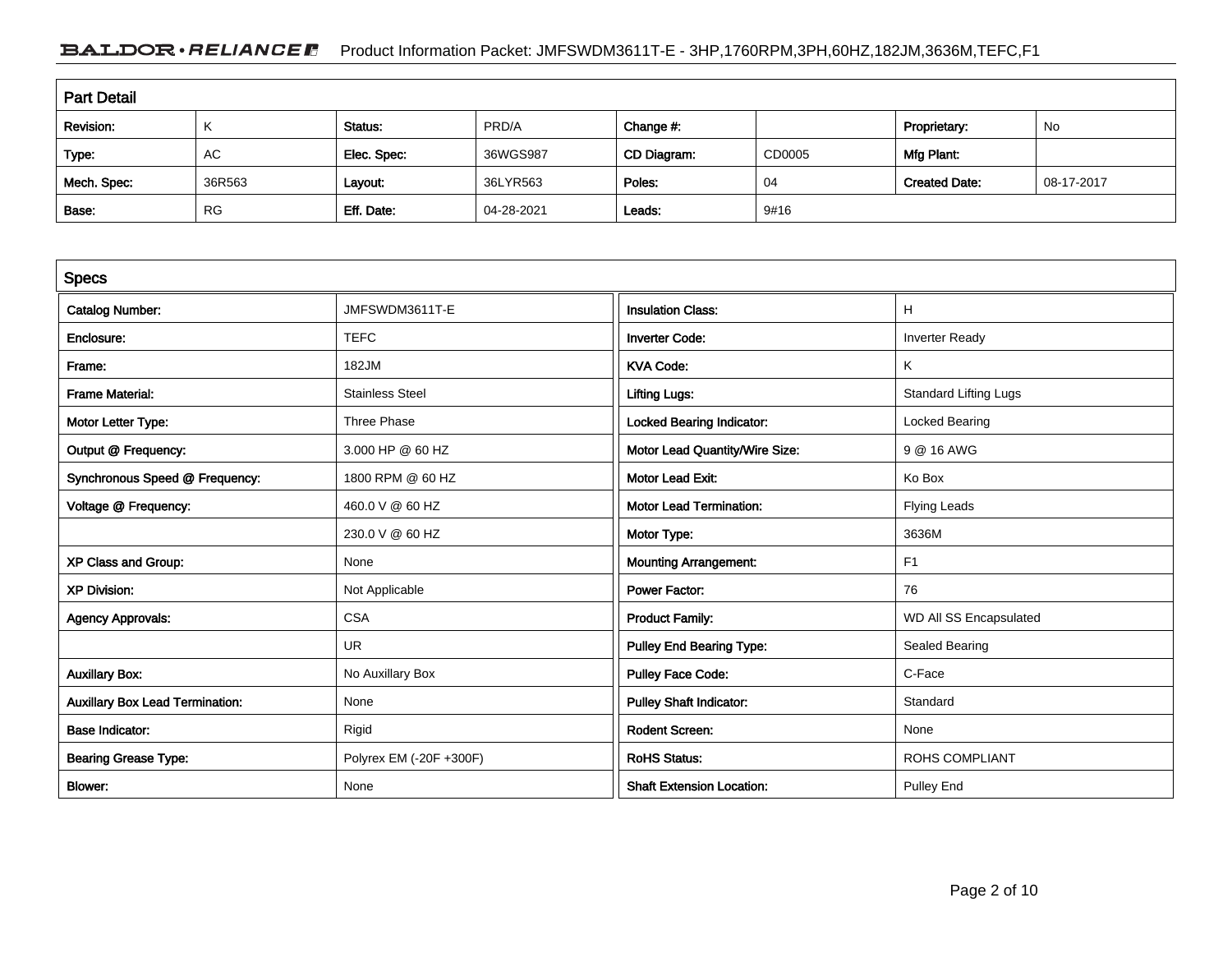| Current @ Voltage:                    | 8.400 A @ 230.0 V         | <b>Shaft Ground Indicator:</b>     | No Shaft Grounding   |  |
|---------------------------------------|---------------------------|------------------------------------|----------------------|--|
|                                       | 8.800 A @ 208.0 V         | <b>Shaft Rotation:</b>             | Reversible           |  |
|                                       | 4.200 A @ 460.0 V         | <b>Shaft Slinger Indicator:</b>    | <b>Shaft Slinger</b> |  |
| Design Code:                          | B                         | <b>Speed Code:</b>                 | Single Speed         |  |
| Drip Cover:                           | No Drip Cover             | <b>Motor Standards:</b>            | <b>NEMA</b>          |  |
| Duty Rating:                          | <b>CONT</b>               | <b>Starting Method:</b>            | Direct on line       |  |
| <b>Electrically Isolated Bearing:</b> | Not Electrically Isolated | Thermal Device - Bearing:          | None                 |  |
| <b>Feedback Device:</b>               | <b>NO FEEDBACK</b>        | Thermal Device - Winding:          | None                 |  |
| Front Face Code:                      | Standard                  | <b>Vibration Sensor Indicator:</b> | No Vibration Sensor  |  |
| Front Shaft Indicator:                | None                      | <b>Winding Thermal 1:</b>          | None                 |  |
| Heater Indicator:                     | No Heater                 | <b>Winding Thermal 2:</b>          | None                 |  |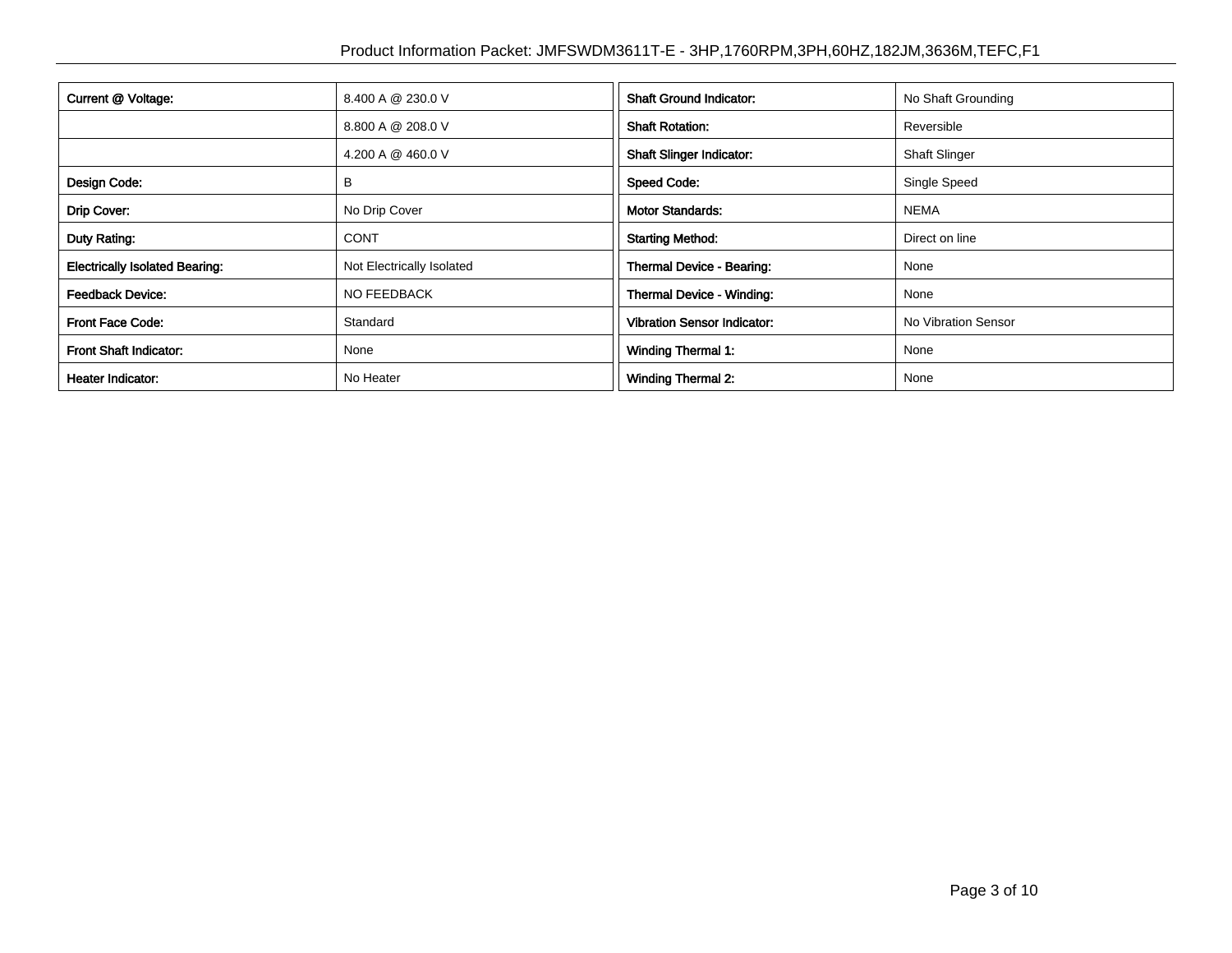### BALDOR · RELIANCE F Product Information Packet: JMFSWDM3611T-E - 3HP,1760RPM,3PH,60HZ,182JM,3636M,TEFC,F1

| Nameplate NP1953N01        |                        |    |                     |                 |                           |         |
|----------------------------|------------------------|----|---------------------|-----------------|---------------------------|---------|
|                            | CAT.NO. JMFSWDM3611T-E |    |                     |                 |                           |         |
|                            | SPEC. 36R563S987G1     |    |                     |                 |                           |         |
| HP 3                       |                        |    |                     |                 |                           |         |
|                            | VOLTS 230/460          |    |                     |                 |                           |         |
|                            | AMPS $8.4/4.2$         |    |                     |                 |                           |         |
| <b>R.P.M.</b> 1760         |                        |    |                     |                 |                           |         |
| <b>FRAME</b> 182JM         |                        |    |                     | $HZ$ 60         |                           | PH 3    |
| SER.F. 1.15                |                        |    | $\overline{CODE}$ K | $DES.$ B        |                           | CLASS H |
| <b>NEMA NOM. EFF. 89.5</b> |                        |    |                     | P.F. 76         |                           |         |
|                            | RATING 40C AMB-CONT    |    |                     |                 |                           |         |
|                            | $CC$ 010A              |    |                     |                 | <b>USABLE AT 208V 8.8</b> |         |
|                            | $DE$ 6207              |    |                     | <b>ODE</b> 6206 |                           |         |
|                            | <b>ENCL</b> TEFC       | SN |                     |                 |                           |         |
|                            | 4:1CT, 10:1VT          |    |                     |                 |                           |         |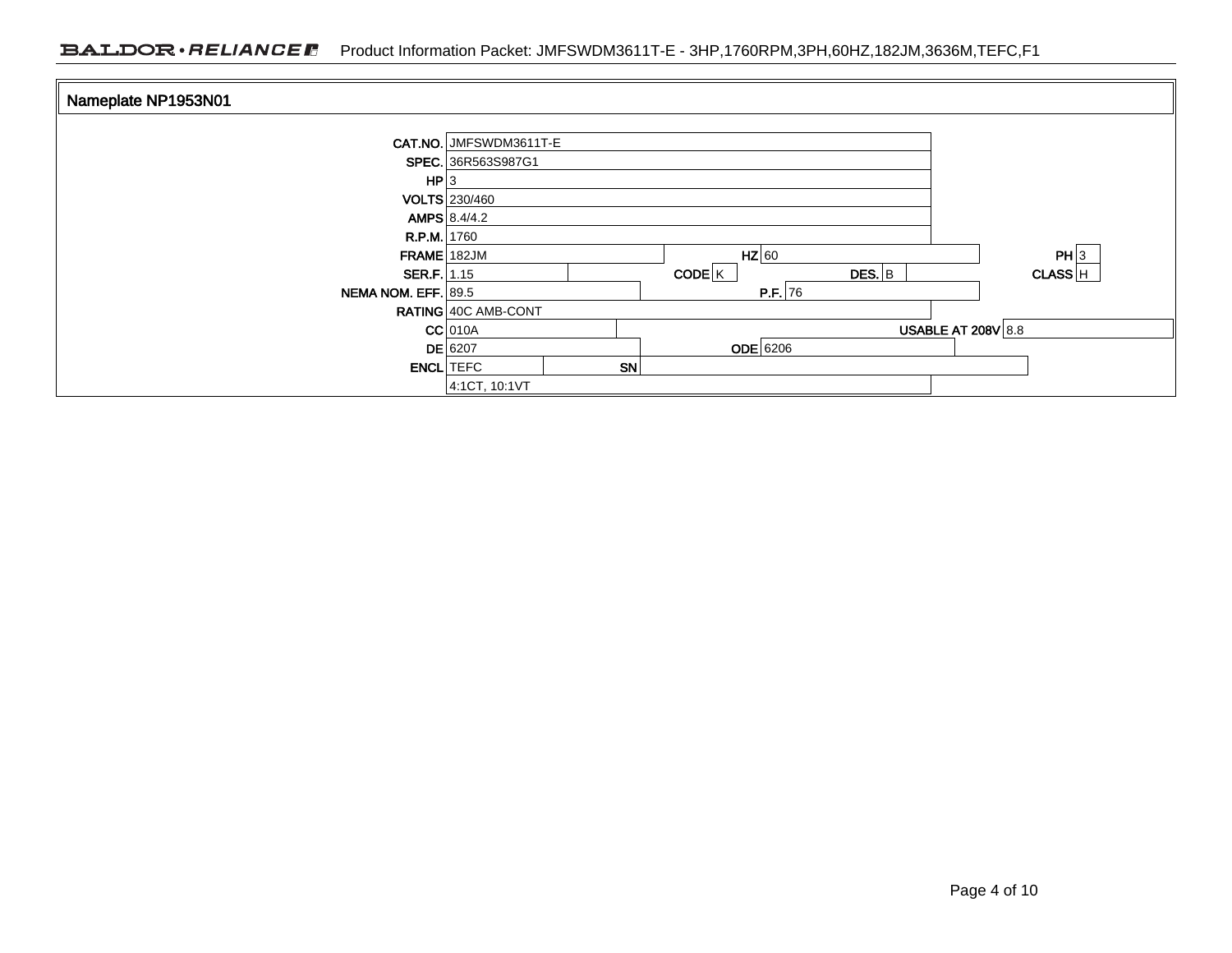| <b>Parts List</b>  |                                          |          |  |  |  |  |
|--------------------|------------------------------------------|----------|--|--|--|--|
| <b>Part Number</b> | Description                              | Quantity |  |  |  |  |
| SA346086           | SA 36R563S987G1                          | 1.000 EA |  |  |  |  |
| RA334590           | RA 36R563S987G1                          | 1.000 EA |  |  |  |  |
| 36FN3000C01SP      | EXFN, PLASTIC, 5.25 OD, .912 ID          | 1.000 EA |  |  |  |  |
| 35CB1012A01        | 35-36 MACH MID SECTION - 3 PC. CONDUIT B | 1.000 EA |  |  |  |  |
| RM1070A81          | O-RING, -043 VITON/FKM .070CS X 3.489ID  | 1.000 EA |  |  |  |  |
| 10XN1032FS08       | HEX HD CAP SCREW 10-32 X 1/2 SS FOOD SAF | 3.000 EA |  |  |  |  |
| 11XW1032G08        | 10-32 X .50, TAPTITE II, HEX WSHR SLTD U | 1.000 EA |  |  |  |  |
| HW3001B01          | BRASS CUP WASHER, FOR #10 SCREW          | 1.000 EA |  |  |  |  |
| 36EP1920A02        | FREP TEFC 206 BRG WD11/12 (STAINLESS)    | 1.000 EA |  |  |  |  |
| RM1070A42          | O-RING, (#70-7.239) VITON .070X7.239     | 1.000 EA |  |  |  |  |
| HW4600G02          | 30 X 47 X 8 LIP SEAL, GRAPHITE INFUSED V | 1.000 EA |  |  |  |  |
| HW4600F25          | 30 X 48 X 4.5 AFX SEAL, GRAPHITE INFUSED | 1.000 EA |  |  |  |  |
| HW4500S33          | 1/8 NPT STAINLESS #304 SS PLUG           | 3.000 EA |  |  |  |  |
| HA4002A03          | #304 S.S. DRAIN FITTING, .125 NPT (.44 H | 1.000 EA |  |  |  |  |
| HW5100A06          | W2420-025 WVY WSHR (WB)                  | 1.000 EA |  |  |  |  |
| 36EP1926A02        | PUEP 182-4C ENCL 207 BRG WD11/12 (STAINL | 1.000 EA |  |  |  |  |
| RM1070A42          | O-RING, (#70-7.239) VITON .070X7.239     | 1.000 EA |  |  |  |  |
| HW4600F35          | 35 X 52 X 8 LIP SEAL, GRAPHITE INFUSED V | 1.000 EA |  |  |  |  |
| HW4600F79          | 35 X 52 X 4.5 AFS SEAL, GRAPHITE INFUSED | 1.000 EA |  |  |  |  |
| HW4500S33          | 1/8 NPT STAINLESS #304 SS PLUG           | 3.000 EA |  |  |  |  |
| HA4002A03          | #304 S.S. DRAIN FITTING, .125 NPT (.44 H | 1.000 EA |  |  |  |  |
| RM1070A14          | O-RING, -010 VITON/FKM .070CS X .239ID   | 4.000 EA |  |  |  |  |
| 11XB1214S16        | 12-14X1.00 HXWSSLD TYP B STAINLESS       | 1.000 EA |  |  |  |  |
| 36FH4007           | FAN COVER #304 STAINLESS W/OUT GREASER   | 1.000 EA |  |  |  |  |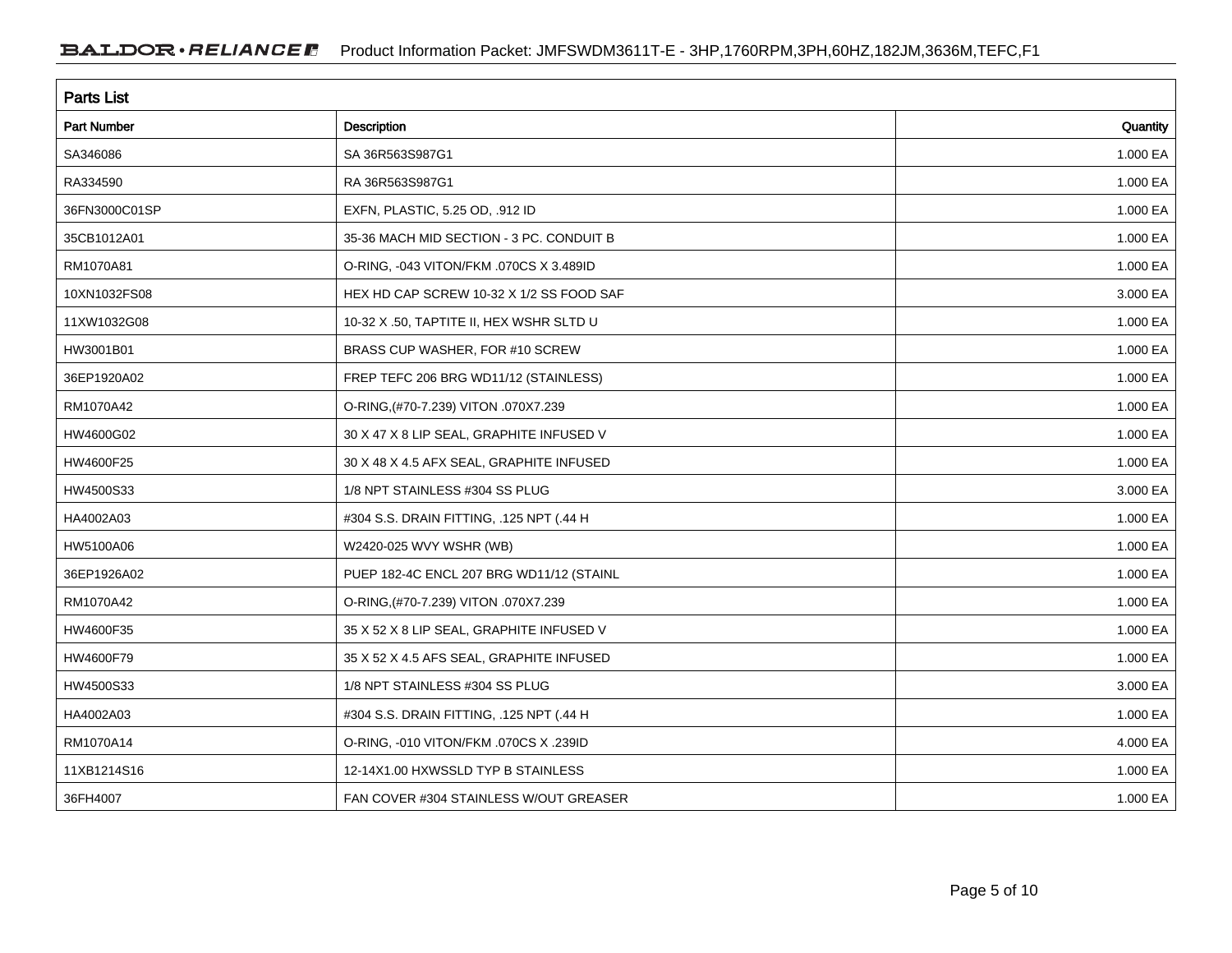| Parts List (continued) |                                          |            |  |  |  |  |
|------------------------|------------------------------------------|------------|--|--|--|--|
| <b>Part Number</b>     | <b>Description</b>                       | Quantity   |  |  |  |  |
| 10XN1032FS06           | HEX HD CAP SCREW 10-32 X 3/8 SS FOOD SAF | 3.000 EA   |  |  |  |  |
| 35CB1511A01            | 35-36-37 MACH. LID - 3 PC. CONDUIT BOX   | 1.000 EA   |  |  |  |  |
| RM1070A81              | O-RING, -043 VITON/FKM .070CS X 3.489ID  | 1.000 EA   |  |  |  |  |
| HW2502D13              | SS KEY, 3/16 SQ X 1.375                  | 1.000 EA   |  |  |  |  |
| HA7000A01              | KEY RETAINER 7/8" DIA SHAFT              | 1.000 EA   |  |  |  |  |
| MJ5001A27              | 32220KN GRAY SEALER *MIN BUY 4 QTS=1GAL  | 0.005 QT   |  |  |  |  |
| MJ5004A93              | FOOD GRADE (H1 RATED) ANTISEIZE THRD COM | 0.005 EA   |  |  |  |  |
| HA1025A21              | WSHR, FELT .125" THK                     | 1.000 EA   |  |  |  |  |
| MJ1000A02              | GREASE, POLYREX EM EXXON                 | $0.050$ LB |  |  |  |  |
| WD5603A01              | KIT, CLOSED-END LEAD SPLICE (18-14GA)    | 1.000 EA   |  |  |  |  |
| HA3101FS29             | THRUBOLT, 1/4-20 X 13.000 SS FOOD SAFE   | 4.000 EA   |  |  |  |  |
| G0PA1000               | PKG GRP, PRINT<br>PK1026A06              | 1.000 EA   |  |  |  |  |
| MN416A01               | TAG-INSTAL-MAINT no wire (2100/bx) 4/22  | 1.000 EA   |  |  |  |  |
| HA5027A07              | 85XU1208S08 FACE DRAIN PINS BAGGED       | 1.000 EA   |  |  |  |  |
| FE-0000006             | <b>ZRTG FE ASSEMBLY</b>                  | 1.000 EA   |  |  |  |  |
| PE-0000005             | ZRTG PE ASSEMBLY                         | 1.000 EA   |  |  |  |  |
| PE-0000006             | <b>ZRTG FE ASSEMBLY</b>                  | 1.000 EA   |  |  |  |  |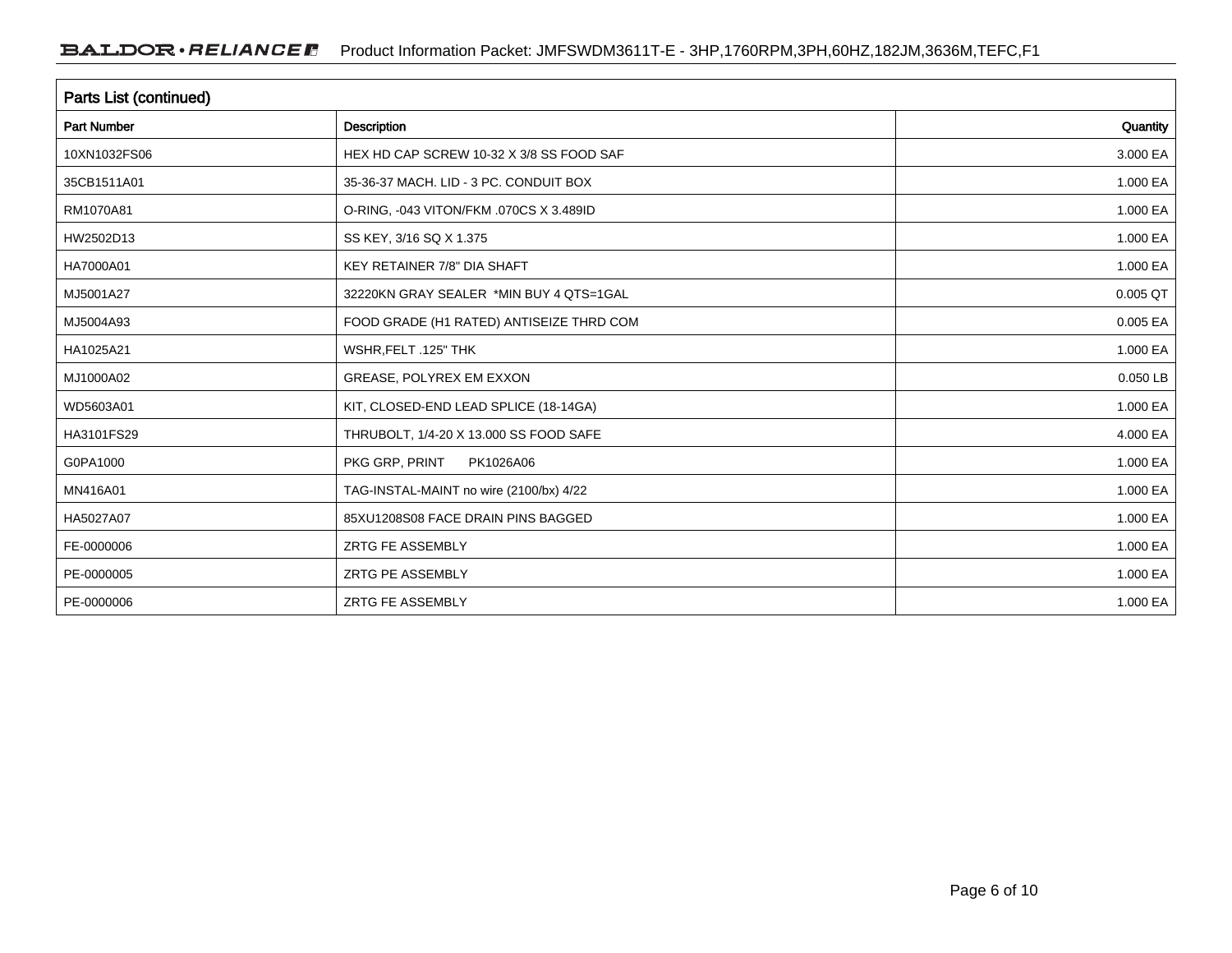#### **AC Induction Motor Performance Data**

Record # 39149Typical performance - not guaranteed values

| Winding: 36WGS987-R001<br><b>Type: 3636M</b> |                   | <b>Enclosure: TEFC</b> |                                              |                |
|----------------------------------------------|-------------------|------------------------|----------------------------------------------|----------------|
| <b>Nameplate Data</b>                        |                   |                        | 460 V, 60 Hz:<br><b>Single Voltage Motor</b> |                |
| <b>Rated Output (HP)</b>                     |                   | 3                      | <b>Full Load Torque</b>                      | 9.04 LB-FT     |
| <b>Volts</b>                                 |                   | 230/460                | <b>Start Configuration</b>                   | direct on line |
| <b>Full Load Amps</b>                        |                   | 8.4/4.2                | <b>Breakdown Torque</b>                      | 34.81 LB-FT    |
| <b>R.P.M.</b>                                |                   | 1760                   | <b>Pull-up Torque</b>                        | 18.62 LB-FT    |
| Hz                                           | 60 Phase          | 3                      | <b>Locked-rotor Torque</b>                   | 21.9 LB-FT     |
| <b>NEMA Design Code</b>                      | <b>B KVA Code</b> | K.                     | <b>Starting Current</b>                      | 34.1 A         |
| Service Factor (S.F.)                        |                   | 1.15                   | <b>No-load Current</b>                       | 2.25A          |
| <b>NEMA Nom. Eff.</b>                        | 89.5 Power Factor | 76                     | Line-line Res. @ 25°C                        | $3.58\Omega$   |
| <b>Rating - Duty</b>                         |                   | 40C AMB-CONT           | Temp. Rise @ Rated Load                      | $62^{\circ}$ C |
| S.F. Amps                                    |                   |                        | Temp. Rise @ S.F. Load                       | $74^{\circ}$ C |
|                                              |                   |                        | <b>Locked-rotor Power Factor</b>             | 41             |
|                                              |                   |                        | <b>Rotor inertia</b>                         | 0.335 LB-FT2   |

#### **Load Characteristics 460 V, 60 Hz, 3 HP**

| % of Rated Load     | 25   | 50   | 75   | 100  | 125  | 150  | S.F. |
|---------------------|------|------|------|------|------|------|------|
| <b>Power Factor</b> | 36   | 57   | 69   | 76   | 80   | 83   | 78   |
| <b>Efficiency</b>   | 82   | 88   | 89.6 | 89.8 | 89.2 | 88.3 | 89.3 |
| <b>Speed</b>        | 1790 | 1781 | 1772 | 1762 | 1751 | 1738 | 1755 |
| Line amperes        | 2.45 | 2.86 | 3.46 | 4.17 | 4.95 | 5.83 | 4.65 |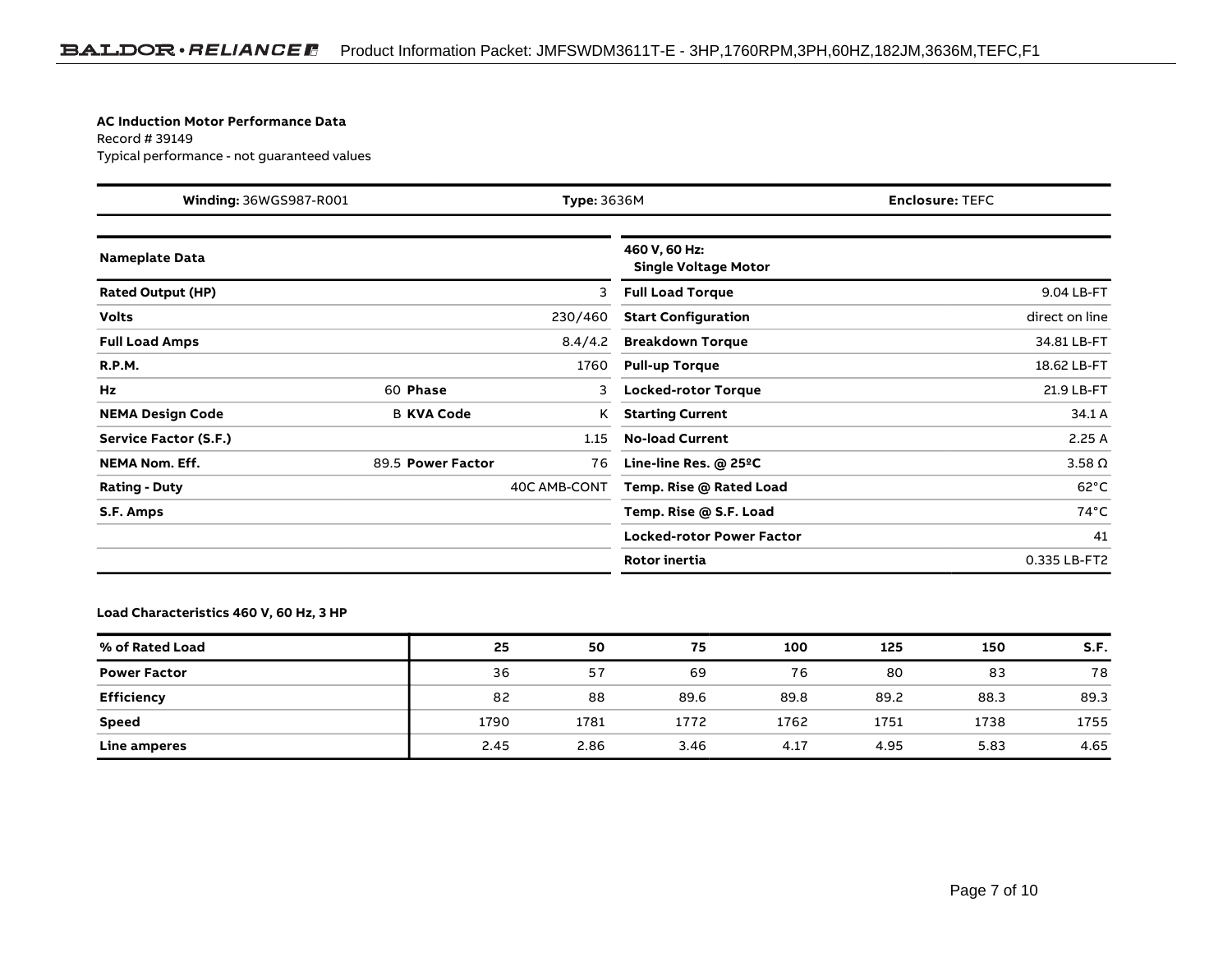

Performance Graph at 460V, 60Hz, 3.0HP Typical performance - Not guaranteed values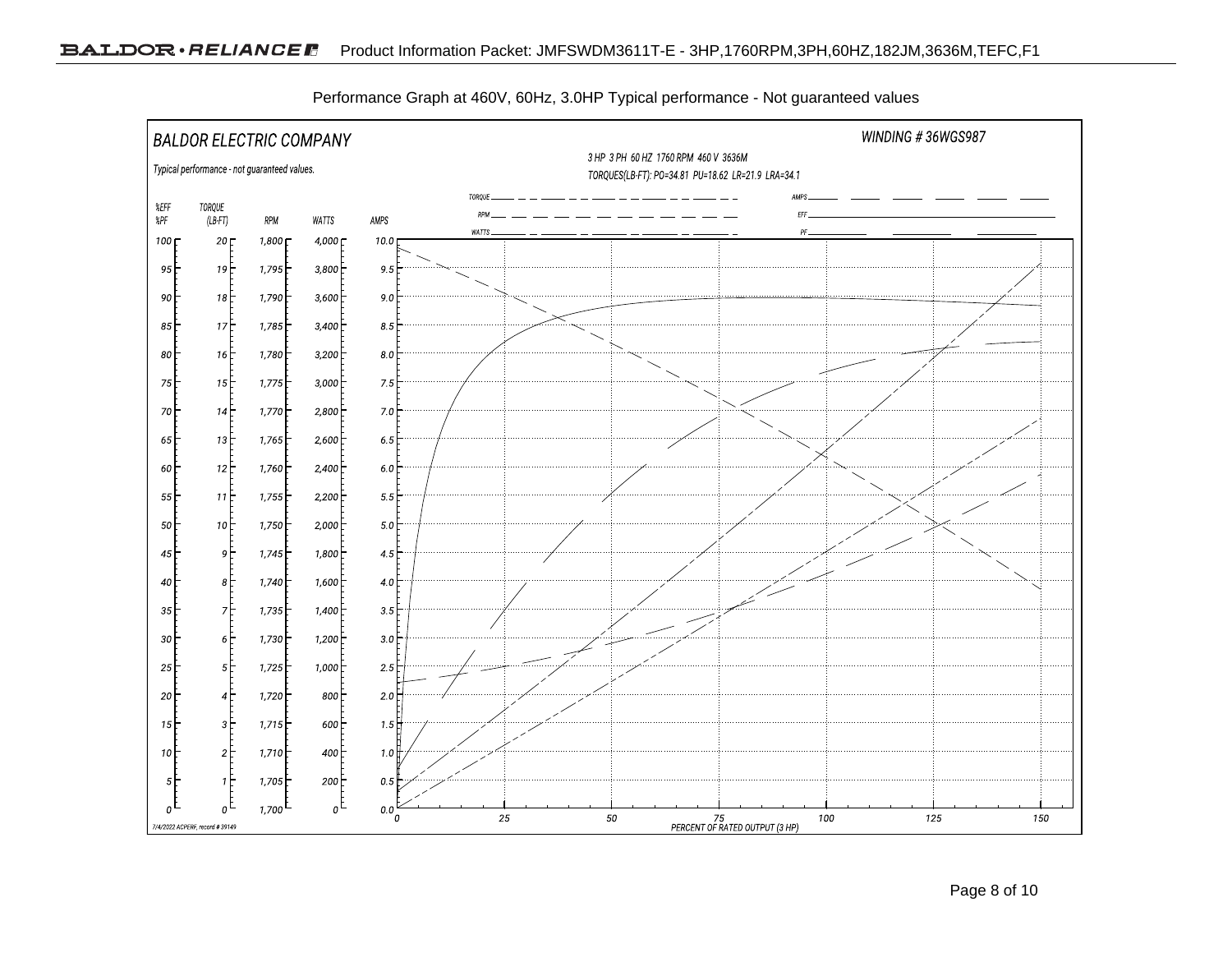